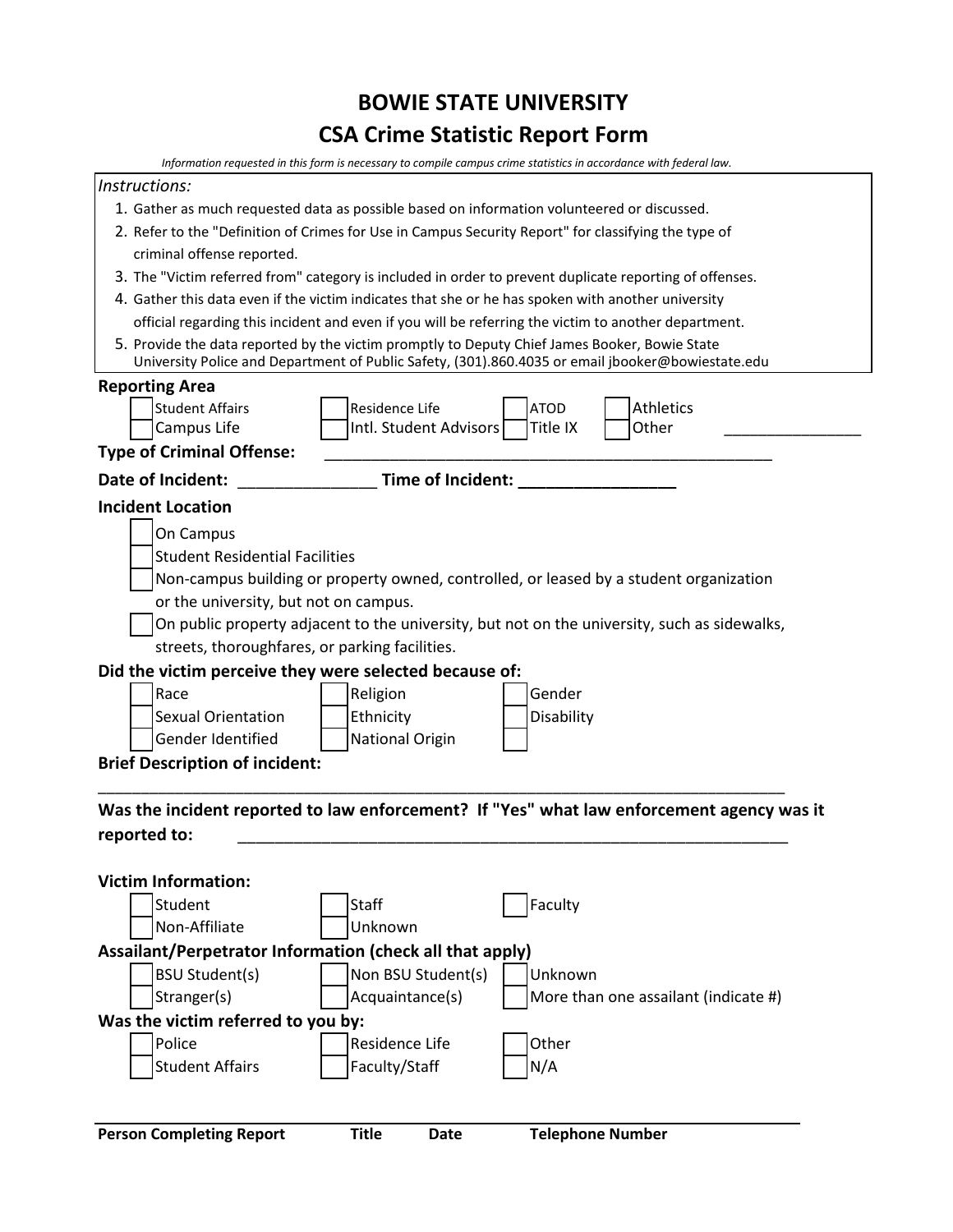## **Definitions of Crimes For Use in Campus Security Report**

*Manslaughter by Negligence -* The killing of another person through gross negligence.

*Murder and Non-negilgent Manslaughter-* The willful (non-negigent) killing of one human being by another. *Forcible Sex Offenses -* Any secual act directed against another person, forcibly and/or against that person's will; or not forcibly or against the person's will where the victim is incapable of giving consent.

- *A. Forcible Rape* The carnal knowledge of a person, forcibly and/or gainst that person's will; or not forcibly or against the person's will where the victim is incapable of giving consent because of his/her temporary or permanent mental or physical incapacity (or because of his/her youth)
- *B. Forcible Sodomy* Oral or anal secual intercourse with another person, forcibly and/or against that person's will; or not forcibly against the person's will where the victim is incapable of giving consent because of his/her youth or because of his/her temporary or permanent mental or physical incapacity.
- *C. Sexual Assault With An Object* The use of an object or instrument to unlawfully penetrate, however slightly, the genital or anal opening of the body of another person, forcibly and/or againt that person's will; or not forcibly or against ther person's will where the victim is incapable of consent because of his/her youth or because of his/her temporary or permanent mental or phisical incapacity.
- *D. Forcible Fondling* The touching of the private body parts of another person for the purpose of sexual gratification, forcibly and/or against that person's will; or, not forcibly or against the person's will where the victim is incapable of giving consent because of his/her youth or because of his/her temporary or permanent mental incapacity.
- *Sex Offenses-Non-forcible* Unlawful, non-forcible sexual intercourse.
	- *A. Incest* Non-forcible sexual intercourse between persons who are related to each other within the degrees wherein marriage is prohibited by law.
	- *B. Statutory Rape* Non-forcible sexual intercourse with a person who is under the statutory age of consent.
- *Robbery* The taking or attempting to take anything of value from the care, custody or control of a person or persons by force or threat of force or violence and/or by putting the victim in fear.
- *Aggravated Assault* An unlawful attack by one person upon another for the purpose of inflicting severe or aggravated bodily injury. This type of assault usually is accompanied by the use of a weapon or by means likely to produce death or great bodily harm. (It is not necessary that injury result from an aggravated assault when a gun, knife or other weapon is used which could and probably would result in serious personal injury if the crime were successfully completed.)
- *Burglary* The unlawful entry of a structure to commit a felony or a theft. For reporting purposes this definition includes: unlawful entry with intent to commit a larceny or felony; breaking and entering with intent to commit a larceny; housebreaking; safecracking; and all attempts to commit any of the aforementioned.
- *Motor Vehicle Theft* The theft or attempted theft of a motor vehicle. (Classify as motor vehicle theft all cases where automobiles are taken by person not having lawful access even though the vehicles are later abandoned including joyriding.)
- *Arson* Any willful or malicious burning or attempt to burn, with or without intent to defraud, a dwelling house, public building, motor vehicle or aircraft, personal property or another, etc.
- *Domestic Violence* The term "domestic violence" means
	- A. Felony or misdemeanor crimes of violence committed
	- B. By a current or former spouse of intimate partner of the victim
	- C. By a person with whom the victim share a common child
	- D. By a person who is cohabitating with or has cohabitated with the victim as spouse or intimate partner